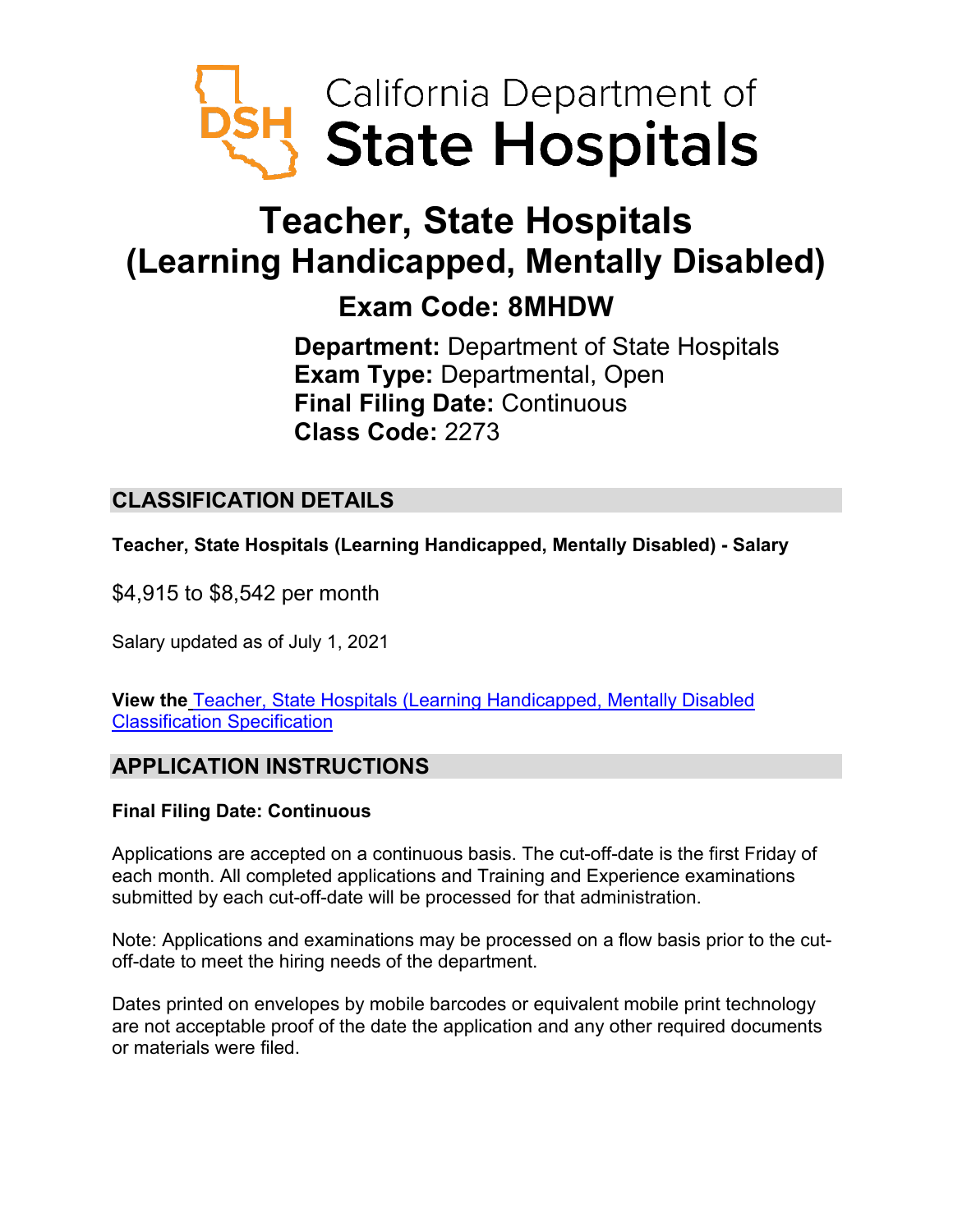#### **Who Should Apply**:

Applicants who meet the Minimum Qualifications as stated on this bulletin may apply for and take this examination. Once you have taken this examination, you may not retake it for **twelve (12)** months.

Unless otherwise stated on this bulletin, you must meet the Minimum Qualifications by the Final Filing Date or cut-off-date stated above.

#### **How to Apply**:

- **Step 1.** Applicants are required to submit an [Examination Application \(STD 678\),](https://jobs.ca.gov/pdf/std678.pdf) found at [www.calcareers.ca.gov,](http://www.calcareers.ca.gov/) either by mail, in person, or via email to the address listed below.
- **Step 2.** Once your application has been submitted, you must complete the **Training and Experience (T&E)** following the instructions below under, **Taking the Examination.**

**Applicants must complete Steps 1 and 2 by each cut-off date. Failure to do so will result in a delay in the examination process.**

#### **The preferred method to apply is by emailing your STD 678 to:**

[TeacherStateHospitalsLearningHandicappedMentallyDisabled@dsh.ca.gov](mailto:TeacherStateHospitalsLearningHandicappedMentallyDisabled@dsh.ca.gov)

#### **Electronic signatures are acceptable.**

Indicate the Classification on your Examination Application (STD 678).

You may apply by mail or in person to: Department of State Hospitals – Sacramento Attn: Selection Services Unit, MS-14 1215 O Street Sacramento, CA 95814

In person hours: Monday through Friday, 8am to 5pm (excluding State holidays)

#### **Special Testing Arrangements:**

If you require assistance or alternative testing arrangements due to a disability, please contact the testing department listed in the Contact Information section of this bulletin.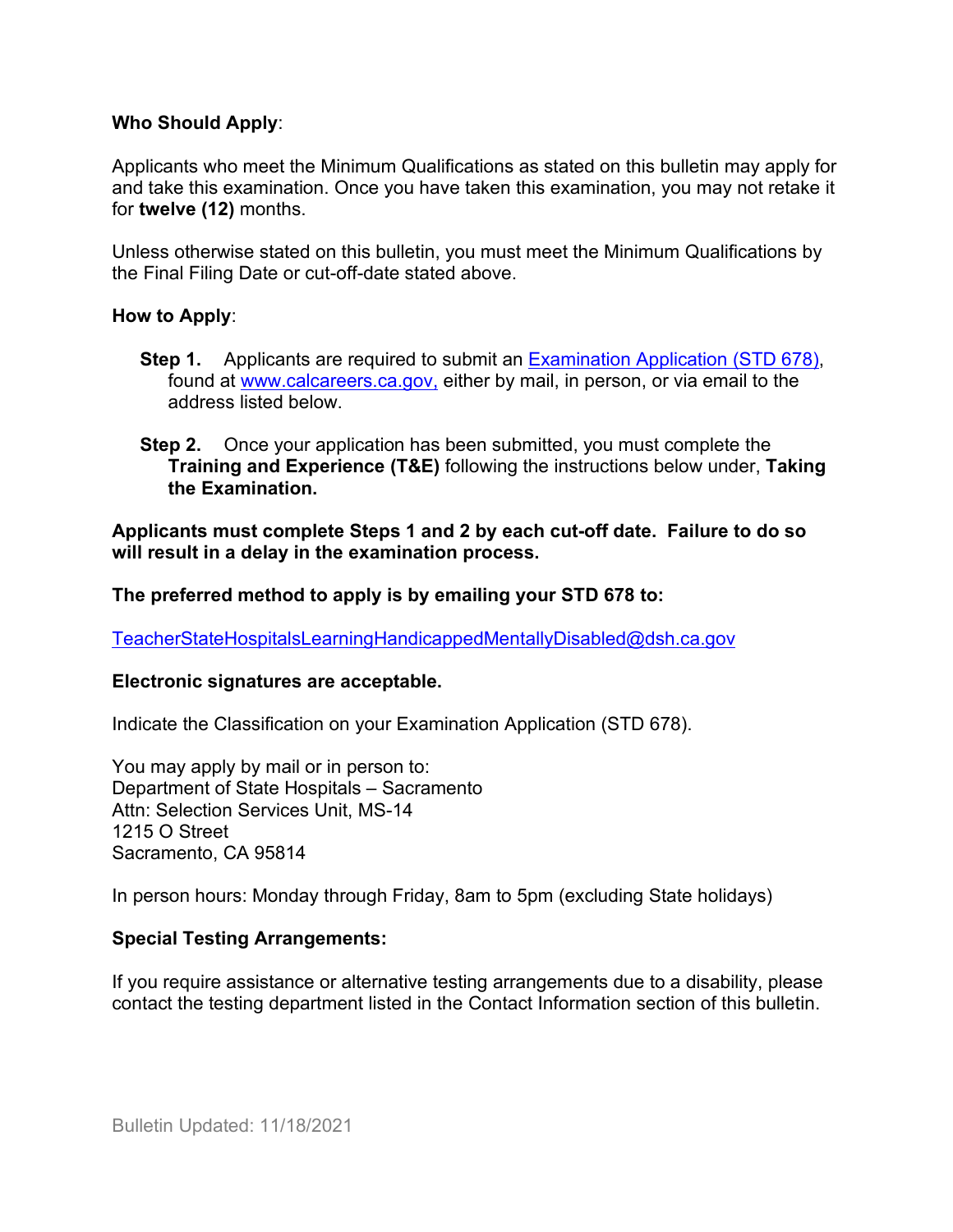## **MINIMUM QUALIFICATIONS**

All applicants must meet the education and/or experience requirements as stated on this exam bulletin to be accepted into the examination. Part-time or full-time jobs, regardless of whether paid or volunteer positions, and inside or outside California state service will count toward experience.

Applicants who do not possess the required credential or one of equivalent authorization may take the examinations but must secure the appropriate credential before appointment. After issuance, the credential must be maintained by completion of any examinations and course work required.

Possession of one of the following California Credentials:

- 1. Special Instruction Credential: Learning Handicapped.\*
- 2. General Special Secondary for Handicapped Children.\*
- 3. Educationally Handicapped.\*

\*Effective February 1, 2019 the State of California Commission on Teacher Credentialing transitioned to the new preliminary and clear [Education](https://www.ctc.ca.gov/docs/default-source/leaflets/cl808c.pdf?sfvrsn=23f4d0e7_4) Specialist Instruction [Credentials.](https://www.ctc.ca.gov/docs/default-source/leaflets/cl808c.pdf?sfvrsn=23f4d0e7_4) Credentials with Specialty Areas of either *Mild/Moderate Disabilities (M/M)* or *Moderate/Severe Disabilities (M/S)* are acceptable.

## **SPECIAL REQUIREMENTS**

Must be willing to continue their educational development; work in a State Hospital; participate in group-oriented treatment programs; maintain an empathetic and objective understanding of institution students; demonstrate teaching ability or potential for teaching; emotional stability; tact; and patience.

## **DRUG TESTING REQUIREMENT**

Applicants for positions in these classes are required to pass a drug screening test. Testing of current employees who are applicants in an examination or who are transferring is permitted only if the person does not have a current appointment to a class for which drug testing is a requirement.

## **POSITION DESCRIPTION**

Persons in these specialty classes help clients of State hospitals prepare to become productive and contributing members of society by training them in physical, social, intellectual, and vocational functioning. The teachers give both individual and group instruction and, in many instances, participate as members of an interdisciplinary treatment team.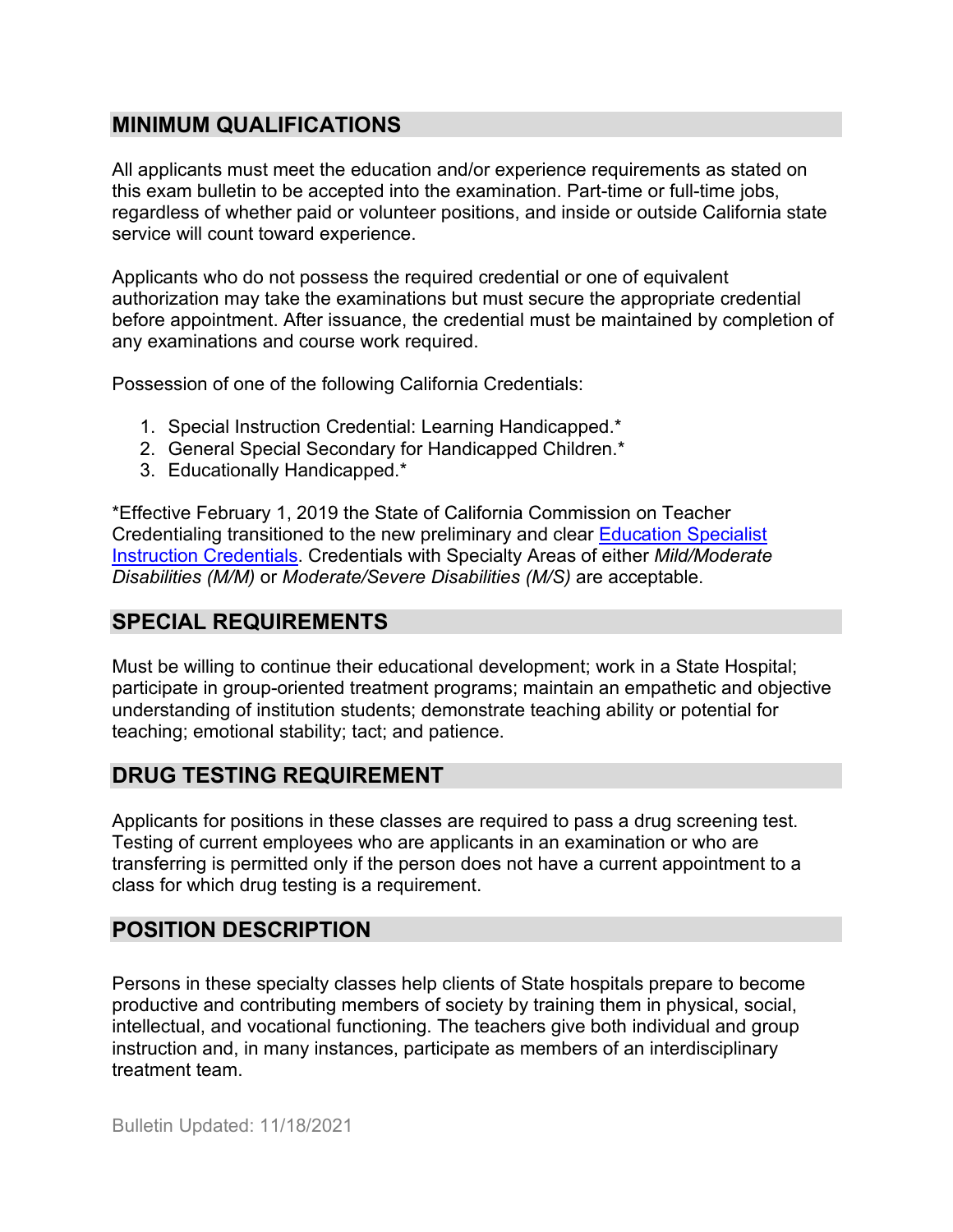## **EXAMINATION SCOPE**

This examination consists of the following components:

**Training and Experience Evaluation –** Weighted 100% of the final score. The examination will consist solely of a **Training and Experience Evaluation.** To obtain a position on the eligible list, a minimum score of 70% must be received.

In addition to evaluating applicants' relative knowledge, skills, and ability, as demonstrated by quality and breadth of education and/or experience, emphasis in each exam component will be measuring competitively, relative job demands, each applicant's:

#### **Knowledge of:**

- 1. Principles and methods of teaching.
- 2. Principles of educational psychology as applied to their teaching.
- 3. Current trends in educational methods.
- 4. Remedial teaching techniques and adapting instruction to student deficiencies.
- 5. Emotional problems of students at State Hospitals.

#### **Ability to:**

- 1. Provide leadership and motivation to institutional students, teach and supervise these individuals.
- 2. Work effectively with other disciplines.
- 3. Gain the interest, respect, and cooperation of students.
- 4. Develop socially acceptable attitudes in students.
- 5. Communicate effectively.
- 6. Analyze situations accurately and take effective action.

## **ELIGIBLE LIST INFORMATION**

A Departmental, Open eligible list for the **Teacher, State Hospitals (Learning Handicapped, Mentally Disabled)** classification will be established for:

#### **DEPARTMENT OF STATE HOSPITALS**

The names of **successful** competitors will be merged onto the eligible list in order of final score regardless of exam date. Eligibility expires **twelve (12) months** after it is established. Applicants must then retake the examination to reestablish eligibility.

Veterans' Preference will be granted for this examination. In accordance with Government Codes 18973.1 and 18973.5, whenever any veteran, or widow or widower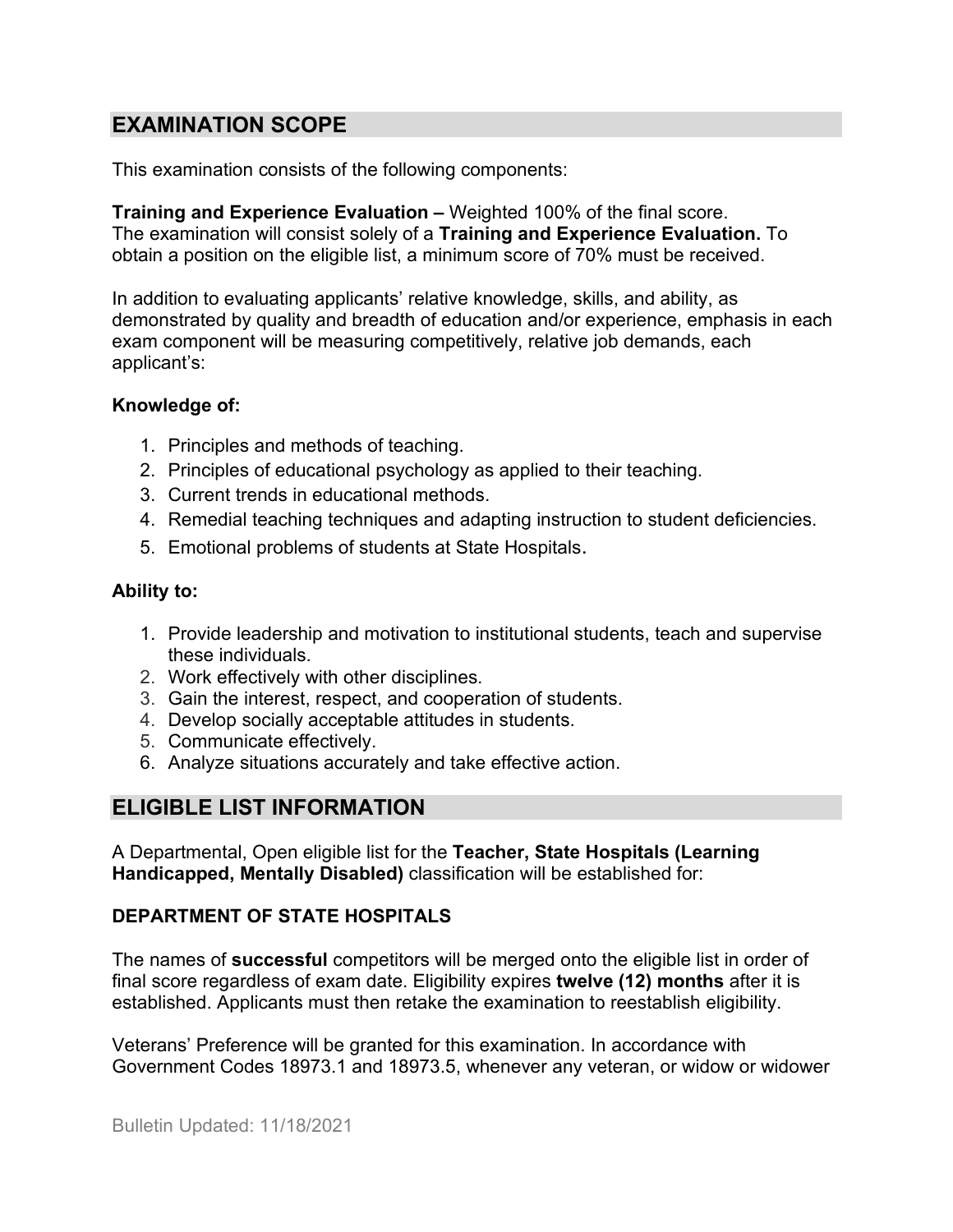of a veteran achieves a passing score on an open examination, he or she shall be ranked in the top rank of the resulting eligible list.

Veterans status is verified by the California Department of Human Resources (CalHR). Information on this program and the Veterans' Preference Application (Std. form 1093) is available online at the following website:

<https://www.jobs.ca.gov/CalHRPublic/Landing/Jobs/VeteransInformation.aspx>

Additional information on veteran benefits is available at the Department of Veterans Affairs.

Career credits are not granted for examinations administered on an Open or Promotional basis.

## **PREPARING FOR THE EXAMINATION**

Here is a list of suggested resources to have available prior to taking the exam.

- 1. **Employment History:** Employment dates, job titles, organization names and addresses, names of supervisors or persons who can verify your job responsibilities, and phone numbers of persons listed above.
- 2. **Education:** School names and addresses, degrees earned, dates attended, courses taken (verifiable on a transcript), persons or office who can verify education, and phone numbers of persons or offices listed above.
- 3. **Training:** Class titles, certifications received, names of persons who can verify your training, and phone numbers of persons listed above.

## **TAKING THE EXAMINATION**

**Step 1. Submit your STD 678 (email preferred: [TeacherStateHospitalsLearningHandicappedMentallyDisabled@dsh.ca.gov\)](mailto:TeacherStateHospitalsLearningHandicappedMentallyDisabled@dsh.ca.gov) then IMMEDIATELY go to Step 2.**

**Step 2. [Click on this link to take the Teacher, State Hospitals \(Learning](https://www.surveymonkey.com/r/LTHBRQV)  [Handicapped, Mentally Disabled\) examination.](https://www.surveymonkey.com/r/LTHBRQV)**

**Applicants must complete Steps 1 and 2 by each cut-off date. Failure to do so will result in a delay in the examination process.**

## **TESTING DEPARTMENTS**

Department of State Hospitals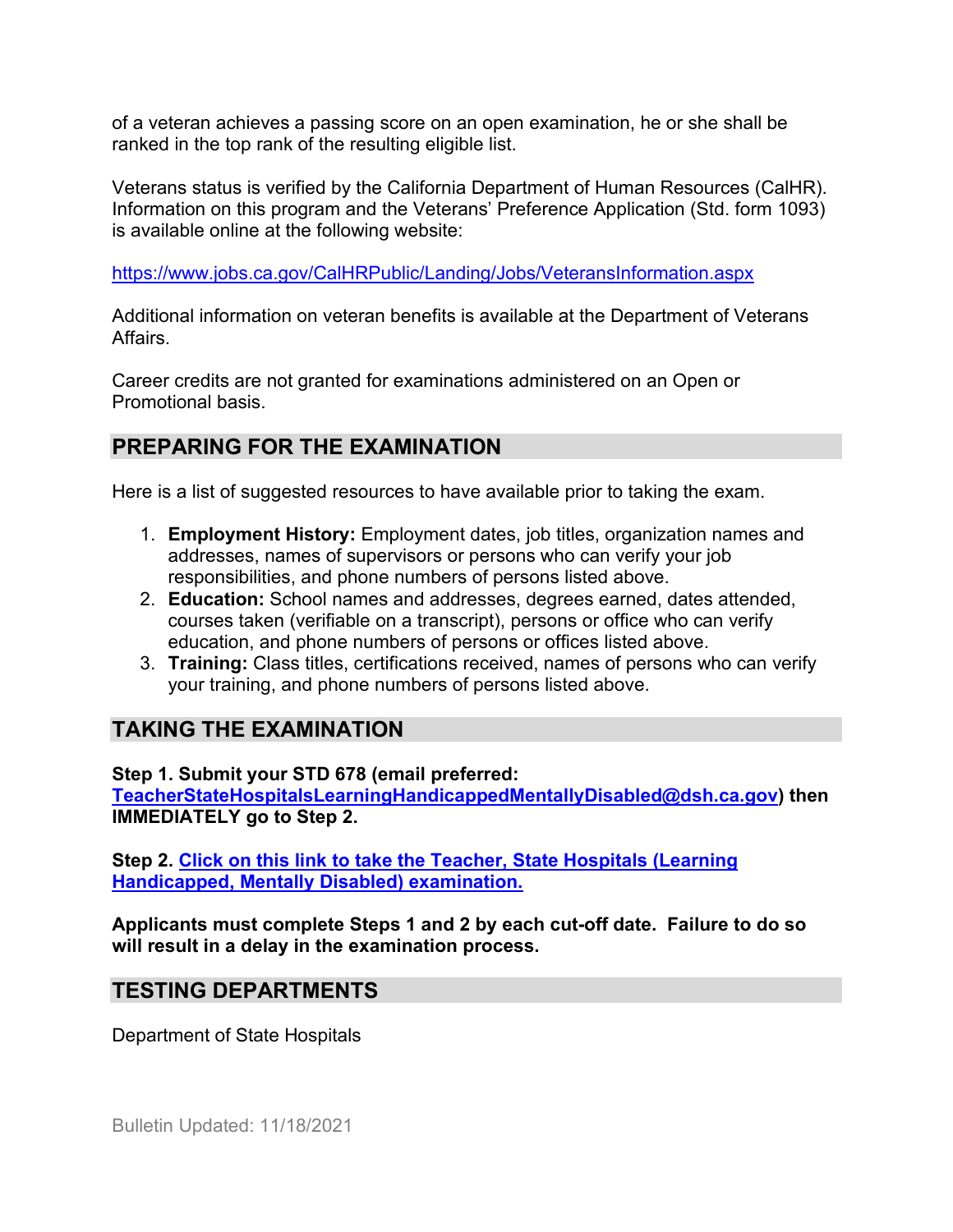## **CONTACT INFORMATION**

Questions relating to this exam should be directed to:

Department of State Hospitals Selection Services Unit Monday through Friday, 8am to 5pm (excluding State Holidays) Phone: 916-651-8832 Email: **[TeacherStateHospitalsLearningHandicappedMentallyDisabled@dsh.ca.gov](mailto:TeacherStateHospitalsLearningHandicappedMentallyDisabled@dsh.ca.gov)**

California Relay Service: 1-800-735-2929 (TTY), 1-800-735-2922 (Voice). TTY is a Telecommunications Device for the Deaf, and is reachable only from phones equipped with a TTY Device.

#### **EQUAL OPPORTUNITY EMPLOYER**

The State of California is an equal opportunity employer to all, regardless of age, ancestry, color, disability (mental and physical), exercising the right of family care and medical leave, gender, gender expression, gender identity, genetic information, marital status, medical condition, military or veteran status, national origin, political affiliation, race, religious creed, sex (includes pregnancy, childbirth, breastfeeding, and related medical conditions), and sexual orientation.

#### **DRUG-FREE STATEMENT**

It is an objective of the State of California to achieve a drug-free State work place. Any applicant for State employment will be expected to behave in accordance with this objective, because the use of illegal drugs is inconsistent with the law of the State, the rules governing civil service, and the special trust placed in public servants.

#### **GENERAL INFORMATION**

Examination and/or Employment Application (STD 678) forms are available at the California Department of Human Resources, local offices of the Employment Development Department, and through your CalCareer Account at the following website:

#### **http://www.CalCareers.ca.gov/**

If you meet the requirements stated on this examination bulletin, you may take this examination, which is competitive. Possession of the entrance requirements does not assure a place on the eligible list. Your performance in the examination described in this bulletin will be rated against a predetermined job-related rating, and all applicants who pass will be ranked according to their score.